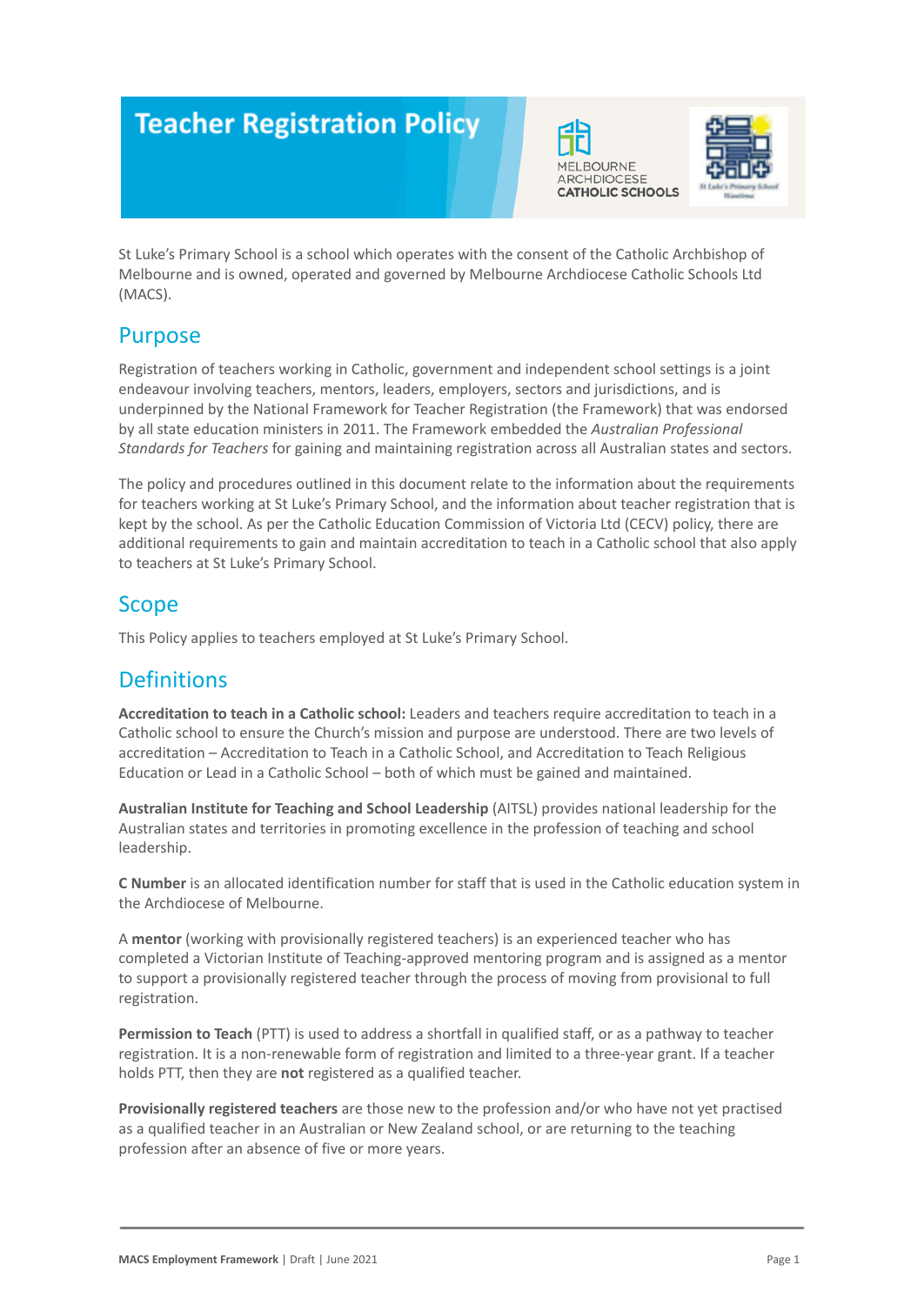A **registered teacher** is a qualified teaching professional suitable to practise as a teacher in a Victorian school or early childhood setting. A registered teacher is one who demonstrates the following requirements:

- a demonstrated proficiency in the *Australian Professional Standards for Teachers*
- the ability to maintain professional practice
- suitability to teach.

**Registration** as a teacher is an important mechanism to assure the safety, competency and quality of the profession. Its design is underpinned by a clear intent to set and uphold high standards of professional practice.

**Registration conditions** are conditions that may have been placed on a teacher's registration which should be recorded in the Victorian Institute of Teaching register.

**Victorian Institute of Teaching** (VIT) is an independent statutory authority which regulates members of the teaching profession. All teachers must be registered with the VIT in order to be employed in a school in Victoria.

**VIT register** is a register of VIT registration numbers, category, limitations (if any), and renewal and expiry dates for each teacher. This register is maintained at St Luke's Primary School by the Principal or authorised delegate in electronic format.

**Working with Children Check** (WWCC) is required for child-related work in Victoria. Teachers registered with the VIT are exempt from the requirement to obtain a WWCC as the VIT registration process includes checks for suitability for child-related work. Teachers must notify Working with Children Check Victoria (WWCCV) of any child-related work they do outside the school (whether paid or voluntary). In the event a teacher's VIT registration is suspended or cancelled, WWCCV may notify the organisations listed that the teacher exemption no longer applies. To notify WWCCV of other child-related work, teachers must complete the 'Teacher notification' form.

### **Policy**

All teachers practising in Victorian Catholic schools are required to be registered with the VIT, the independent authority which regulates members of the teaching profession.

Recruitment of teachers is in accordance with the MACS staffing and recruitment policies.

# Teacher registration – limitations

#### **Provisionally registered teachers**

Provisional registration is granted until teachers demonstrate they meet the standards at the Proficient Teacher level. Teachers have a period of two years to demonstrate that they:

- possess an application of knowledge in teaching situations where the individual has full professional responsibility for the learning of students
- meet the *Australian Professional Standards for Teachers* at the Proficient Teacher level
- have had at least 80 days teaching experience in an Australian or New Zealand school.

A mentor will be assigned to a provisionally registered teacher seeking full registration. More information about the process to attaining full registration is available on the [VIT website.](https://www.vit.vic.edu.au/registered-teacher/moving-to-full-registration)